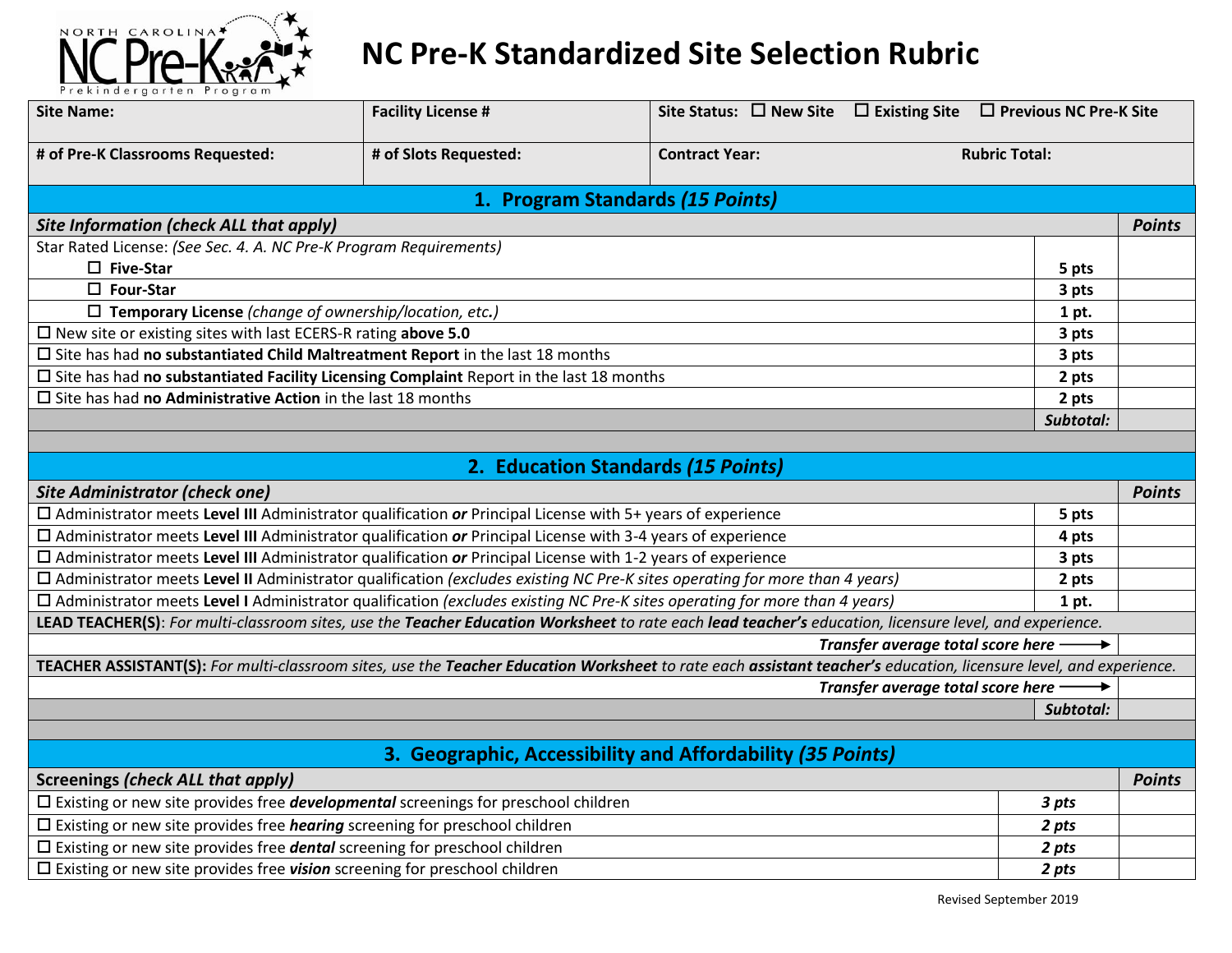

## **NC Pre-K Standardized Site Selection Rubric**

| Support for Extended/Wrap-Around Care (check ALL that apply)                                                                       |           | <b>Points</b> |
|------------------------------------------------------------------------------------------------------------------------------------|-----------|---------------|
| $\Box$ Site provides extended care before AND after the NC Pre-K day AND care on teacher work days/holidays and/or summer<br>5 pts |           |               |
| $\Box$ Site accepts subsidy vouchers for extended/wrap around care                                                                 | 4 pts     |               |
| $\square$ Site provides extended care before AND after the NC Pre-K day                                                            |           |               |
| $\square$ Site provides extended care before OR after the NC Pre-K day                                                             |           |               |
| <b>Nutrition (check one)</b>                                                                                                       |           |               |
| $\square$ Site provides free meals AND snack for all NC Pre-K children                                                             | 4 pts     |               |
| $\square$ Site provides free meals for all NC Pre-K children                                                                       | 2 pts     |               |
| Transportation (check one)                                                                                                         |           |               |
| $\square$ Site provides transportation services at no cost                                                                         | 5 pts     |               |
| $\square$ Site provides transportation services at a <b>low</b> cost                                                               |           |               |
| Location (check one) See Rubric Instructions Sheet, item 3.                                                                        |           |               |
| The site is located in a HIGH NEED area                                                                                            | 5 pts     |               |
| The site is located in a MID NEED area<br>3 pts                                                                                    |           |               |
| The site is located in a <b>LOW NEED</b> area<br>1 pt                                                                              |           |               |
|                                                                                                                                    | Subtotal: |               |
|                                                                                                                                    |           |               |

| 4. Classroom and Family Support (27 Points)                                                                                         |  |               |  |  |
|-------------------------------------------------------------------------------------------------------------------------------------|--|---------------|--|--|
| Curriculum and Instructional Assessment (check ALL that apply) See Rubric Instructions                                              |  | <b>Points</b> |  |  |
| □ Classroom staff align lesson plans and child learning experiences to the NC Foundations for Early Learning and Development        |  |               |  |  |
| $\Box$ Classroom staff align approved curriculum with NC Foundations for Early Learning and Development                             |  |               |  |  |
| $\Box$ Classroom staff conduct approved, ongoing formative assessments to gather data to inform instruction and share with families |  |               |  |  |
| Required Local Plans (check ALL that apply)                                                                                         |  |               |  |  |
| $\square$ Site has a plan in place for communicating with children and families with <i>limited English proficiency</i>             |  |               |  |  |
| $\square$ Site has a plan to prevent suspension/expulsion of children                                                               |  |               |  |  |
| $\square$ Site has a plan for <i>transition</i> to NC Pre-K and Kindergarten                                                        |  |               |  |  |
| <b>Family Engagement (check one)</b>                                                                                                |  |               |  |  |
| $\square$ Site-provides 4 or more recommended family engagement activities                                                          |  |               |  |  |
| $\square$ Site provides 1 to 3 recommended family engagement activities                                                             |  |               |  |  |
| <b>Staff Compensation and Benefits (check one)</b>                                                                                  |  |               |  |  |
| $\square$ Site meets NC Public School Salary Schedules AND provides benefits (see Section 6)                                        |  |               |  |  |
| $\square$ Site meets NC Public School Salary Schedules but does not provide benefits (see Section 6)                                |  |               |  |  |
| $\square$ Site meets NC Pre-K Program Requirements for salary AND provides at least 4 benefit choices (see Section 6)<br>5 pts      |  |               |  |  |
| $\square$ Site meets NC Pre-K Program Requirements for salary AND provides 1-3 benefit choices (see Section 6)<br>3 pts             |  |               |  |  |
| $\Box$ Site meets NC Pre-K Program Requirements for salary ONLY, no benefits (see Section 6)<br>1 pt.                               |  |               |  |  |